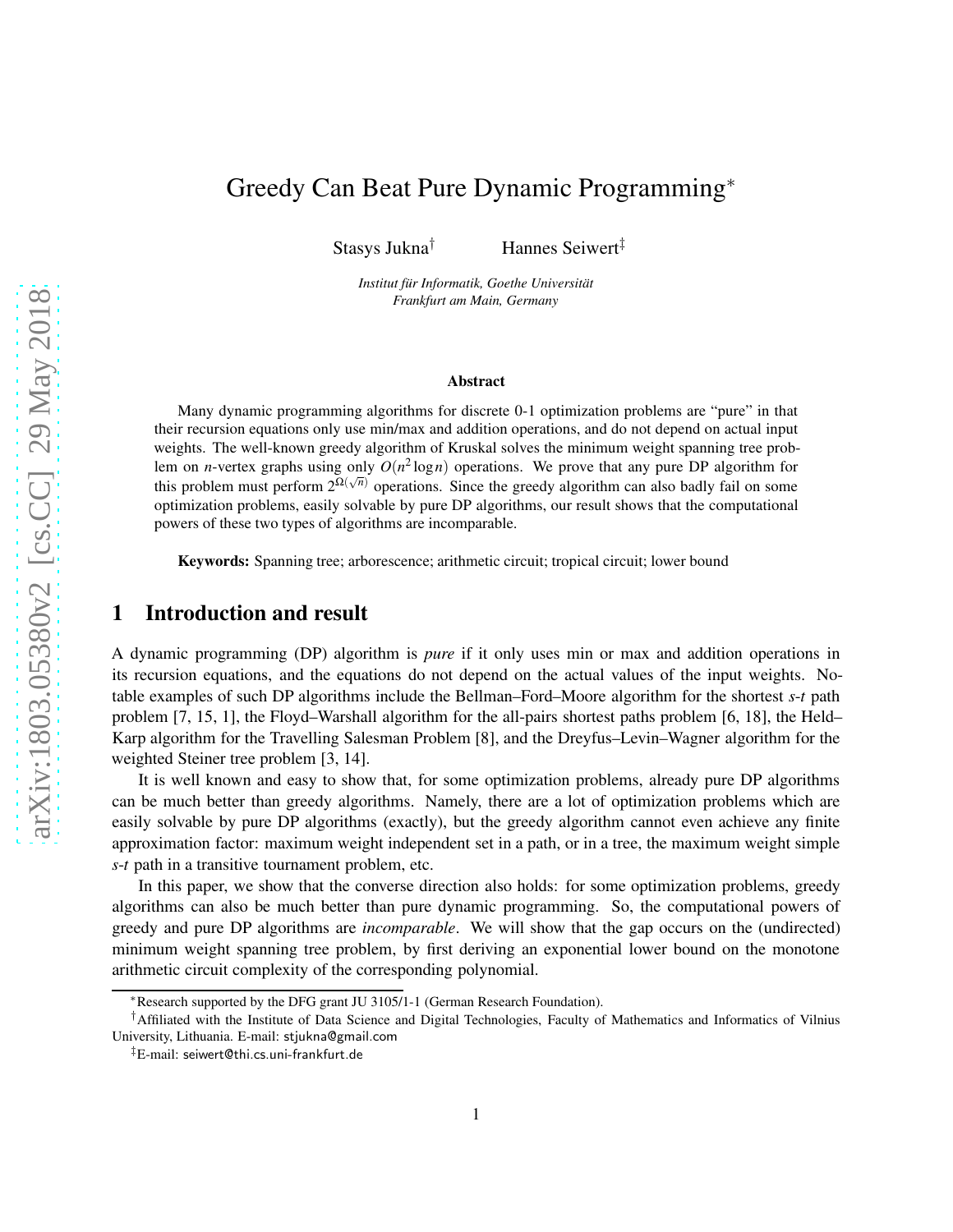Let  $K_n$  be the complete undirected graph on  $[n] = \{1, \ldots, n\}$ . Assume that edges *e* have their associated nonnegative real weights  $x_e$ , considered as formal variables. Let  $\mathcal{T}_n$  be the family of all  $|\mathcal{T}_n| = n^{n-2}$  spanning trees *T* in *Kn*, each viewed as its *set* of edges.

It is well known that  $\mathcal{T}_n$  is the family of bases of a matroid, known as *graphic matroid*; so, on this family of feasible solutions, both optimization problems (minimization and maximization) can be solved by standard greedy algorithms. On the other hand, the theorem below states that the polynomial corresponding to  $\mathcal{T}_n$  has exponential monotone arithmetic circuit complexity; due to special properties of this polynomial, the same lower bound also holds on the number of operations used by pure DP algorithms solving minimization and maximization problems on  $\mathcal{T}_n$  (see Lemma 1).

The *spanning tree polynomial* (known also as the *Kirchhoff polynomial* of *Kn*) is the following homogeneous, multilinear polynomial of degree *n*−1:

$$
f_n(x) = \sum_{T \in \mathcal{T}_n} \prod_{e \in T} x_e \, .
$$

For a multivariate polynomial *f* with positive coefficients, let  $L(f)$  denote the minimum size of a monotone arithmetic  $(+, \times)$  circuit computing *f*. Our goal is to prove that  $L(f_n)$  is exponential in *n*.

### Theorem 1.

$$
L(f_n) = 2^{\Omega(\sqrt{n})}.
$$

A "directed version" of  $f_n$  is the *arborescence polynomial*  $\vec{f}_n$ . An *arborescence* (known also as a *branching* or a *directed spanning tree*) on the vertex-set [*n*] is a directed tree with edges oriented away from vertex 1 such that every other vertex is reachable from vertex 1. Let  $\vec{\tau}_n$  be the family of all arborescences on [*n*]. Jerrum and Snir [11] have shown that  $L(\vec{f}_n) = 2^{\Omega(n)}$  holds for the arborescence polynomial

$$
\vec{f}_n(x) = \sum_{T \in \vec{\mathcal{T}}_n} \prod_{\vec{e} \in T} x_{\vec{e}}.
$$

Note that here variables  $x_{i,j}$  and  $x_{j,i}$  are treated as *distinct*, and cannot both appear in the same monomial. This dependence on orientation was crucially utilized in the argument of [11, p. 892] to reduce a trivial upper bound  $(n-1)^{n-1}$  on the number of monomials in a polynomial computed at a particular gate till a non-trivial upper bound  $(3n/4)^{n-1}$ . So, this argument does not apply to the *undirected* version  $f_n$  (where  $x_{i,j}$  and  $x_{j,i}$ stand for the *same* variable). To handle the undirected case, we will use an entirely different argument.

Relation to pure DP algorithms Every pure DP algorithm is just a special (recursively constructed) *tropical* (min,  $+$ ) or (max,  $+$ ) circuit, that is, a circuit using only min (or max) and addition operations as gates; each input gate of such a circuit holds either one of the variables  $x_i$  or a nonnegative real number. So, lower bounds on the size of tropical circuits yield the same lower bounds on the number of operations used by pure DP algorithms. For optimization problems, whose feasible solutions all have the same cardinality, the task of proving lower bounds on their tropical circuit complexity can be solved by proving lower bounds on the size of monotone arithmetic circuits.

Recall that a multivariate polynomial is *monic* if all its nonzero coefficients are equal to 1, *multilinear* if no variable occurs with degree larger than 1, and *homogeneous* if all monomials have the same degree. Every monic and multilinear polynomial  $f(x) = \sum_{S \in \mathcal{F}} \prod_{i \in S} x_i$  defines two optimization problems: compute the minimum or the maximum of  $\sum_{i \in S} x_i$  over all  $S \in \mathcal{F}$ .

Lemma 1 ([11, 12]). *If a polynomial f is monic, multilinear and homogeneous, then every tropical circuit solving the corresponding optimization problem defined by f must have at least L*(*f*) *gates.*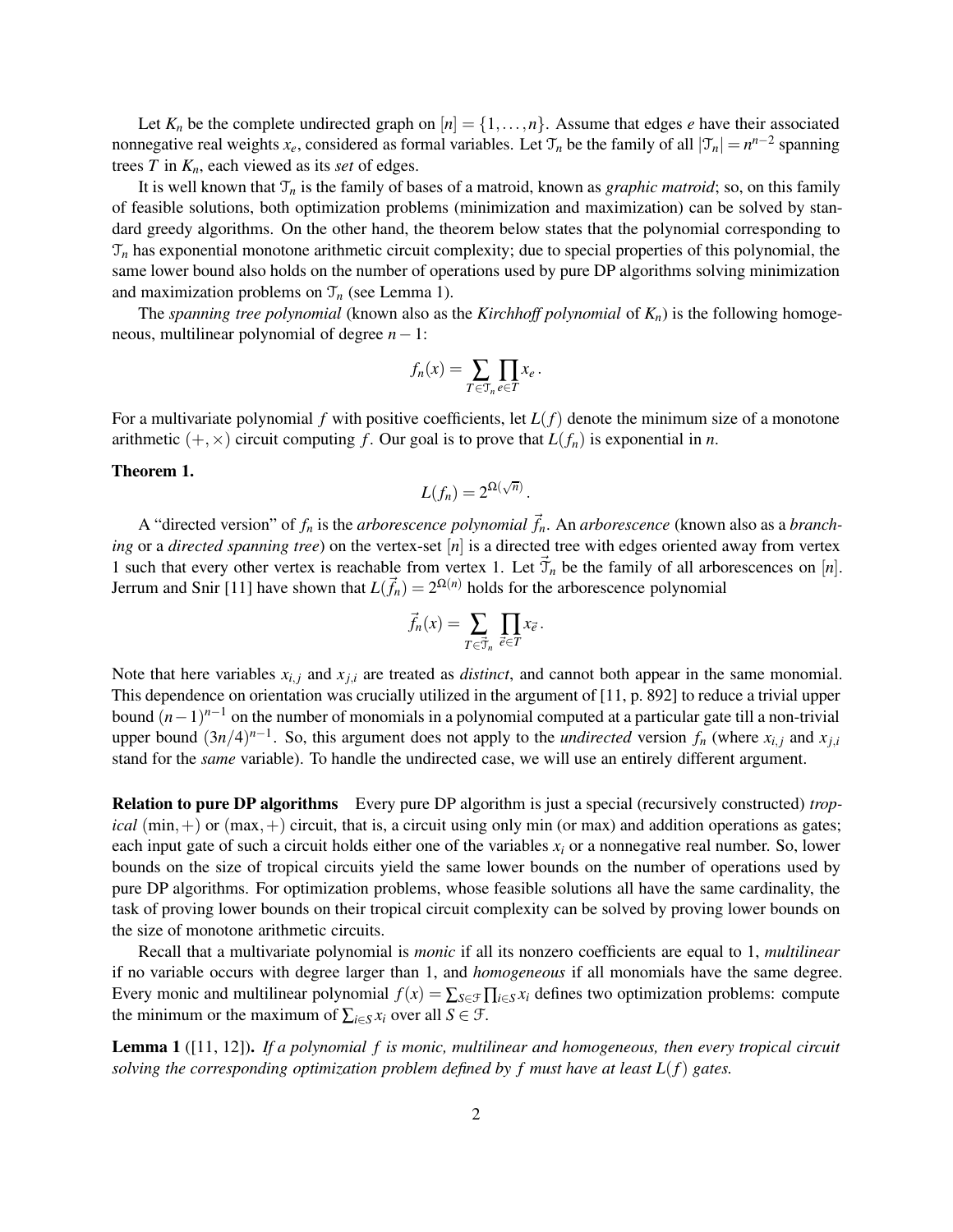This fact was proved by Jerrum and Snir [11, Corollary 2.10]; see also [12, Theorem 9] for a simpler proof. The proof idea is fairly simple: having a tropical circuit, turn it into a monotone arithmetic  $(+, \times)$ circuit, and use the homogeneity of *f* to show that, after removing some of the edges entering +-gates, the resulting circuit will compute our polynomial *f* .

**Greedy can beat pure DP** The (weighted) *minimum spanning tree* problem  $MST_n(x)$  is, given an assignment of nonnegative real weights to the edges of *Kn*, compute the minimum weight of a spanning tree of *Kn*, where the weight of a graph is the sum of weights of its edges. So, this is exactly the minimization problem defined by the spanning tree polynomial *fn*:

$$
MST_n(x)=\min_{T\in\mathfrak{T}_n}\sum_{e\in T}x_e.
$$

Since the family  $\mathcal{T}_n$  of feasible solutions of this problem is the family of bases of the (graphic) matroid, the problem *can* be solved by the standard greedy algorithm. In particular, the well-known greedy algorithm of Kruskal [13] solves  $MST_n$  using only  $O(n^2 \log n)$  operations.

On the other hand, since the spanning tree polynomial  $f_n$  is monic, multilinear and homogeneous, Theorem 1 together with Lemma 1 implies that any  $(min,+)$  circuit solving the problem  $MST_n$  must have at least  $L(f_n) = 2^{\Omega(\sqrt{n})}$  gates and, hence, at least so many operations must be performed by any pure DP algorithm solving *MSTn*. This gap between pure DP and greedy algorithms is our main result.

Directed versus undirected spanning trees The arborescence polynomial  $\vec{f}_n$  is also monic, multilinear and homogeneous, so that Lemma 1, together with the above mentioned lower bound on  $L(\vec{f}_n)$  due to Jerrum and Snir [11], also yields the same lower bound on the size of  $(min,+)$  circuits solving the minimization problem on the family  $\vec{\mathcal{T}}_n$  of arborescences.

But this does not separate DP from greedy, because the downward closure of  $\vec{\tau}_n$  is *not* a matroid: it is only an intersection of two matroids (see Edmonds [4]). So, greedy algorithms are only able to *approximate* the minimization problem on  $\mathcal{T}_n$  within the factor 2. Polynomial time algorithms solving this problem *exactly* were found by several authors, starting from Edmonds [5]. The fastest algorithm for the problem is due to Tarjan [16], and solves it in time  $O(n^2 \log n)$ , that is, with the same time complexity as Kruskal's greedy algorithm for undirected graphs [13]. But these are not greedy algorithms. So,  $\mathcal{T}_n$  does not separate standard, matroid based greedy and pure DP algorithms.

### 2 Proof of Theorem 1

A *rectangle* is specified by giving two families A and B of forests in the complete graph  $K_n$  on  $[n]$  =  $\{1,\ldots,n\}$  such that for all forests  $A \in \mathcal{A}$  and  $B \in \mathcal{B}$  (viewed as sets of their edges), we have  $A \cap B = \emptyset$  (the forests are edge-disjoint), and  $A \cup B$  is a spanning tree of  $K_n$ . The rectangle itself is the family

$$
\mathcal{R} = \mathcal{A} \vee \mathcal{B} := \{ A \cup B \colon A \in \mathcal{A} \text{ and } B \in \mathcal{B} \}
$$

of all resulting spanning trees. A rectangle  $\mathcal{R} = \mathcal{A} \vee \mathcal{B}$  is *balanced* if  $(n-1)/3 \leq |A|, |B| \leq 2(n-1)/3$  holds for all forests  $A \in \mathcal{A}$  and  $B \in \mathcal{B}$ ; recall that every spanning tree of a graph on *n* vertices has  $n - 1$  edges. Let  $\tau(n)$  be the minimum number of balanced rectangles whose union gives the family of all spanning trees of  $K_n$ .

**Lemma 2.** *For the spanning tree polynomial*  $f_n$ *, we have*  $L(f_n) \ge \tau(n)$ *.*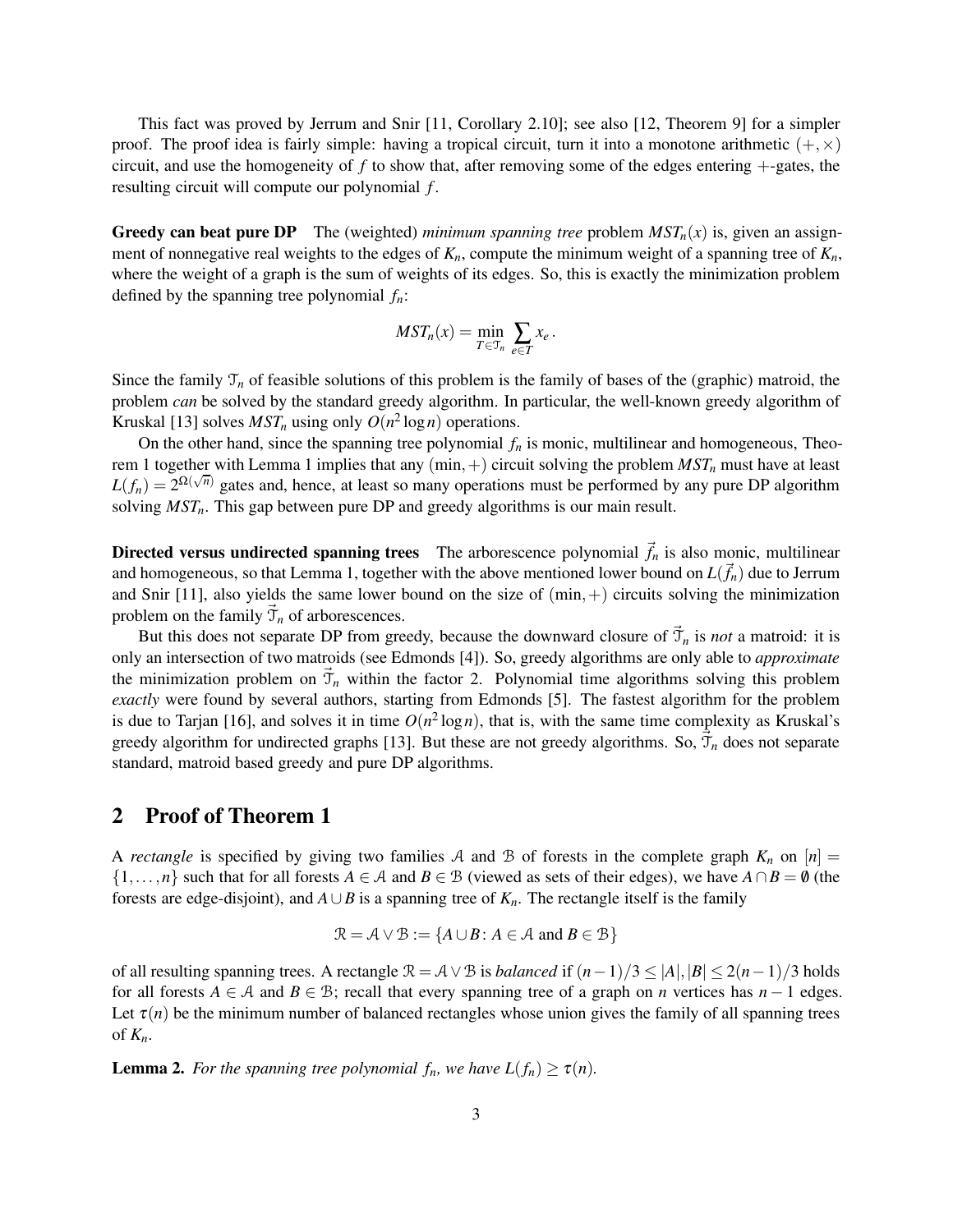*Proof.* Let  $t = L(f_n)$ . The spanning tree polynomial  $f_n$  is multilinear and homogeneous of degree  $n - 1$ : every spanning tree *T* of  $K_n$  has  $|T| = n - 1$  edges. Since the polynomial  $f_n$  is homogeneous of degree  $n - 1$ , and since  $f_n$  can be computed by a monotone arithmetic circuit of size  $t$ , the well-known decomposition result, proved by Hyafil [10, Theorem 1] and Valiant [17, Lemma 3], implies that *f<sup>n</sup>* can be written as a sum  $f_n = g_1 \cdot h_1 + \dots + g_t \cdot h_t$  of products of nonnegative homogeneous polynomials, each of degree at most 2(*n*−1)/3; a polynomial is *nonnegative* if it has no negative coefficients.

Every monomial of  $f_n$  is of the form  $\prod_{e \in T} x_e$  for some spanning tree *T*. Since the polynomials  $g_i$  and  $h_i$  in the decomposition of  $f<sub>n</sub>$  are nonnegative, there can be no cancellations. This implies that all the monomials of  $g_i \cdot h_i$  must be also monomials of  $f_n$ , that is, must correspond to spanning trees. Moreover, since the polynomial  $f_n$  is multilinear, the forests of  $g_i$  must be edge-disjoint from the forests of  $h_i$ . So, if we let  $A_i$ be the family of forests corresponding to monomials of the polynomial  $g_i$ , and  $B_i$  be the family of forests corresponding to monomials of the polynomial  $h_i$ , then  $A_1 \vee B_1, \ldots, A_t \vee B_t$  are balanced rectangles, and their union gives the family of all spanning trees of  $K_n$ . This shows  $\tau(n) \le t = L(f_n)$ , as desired.

So, it is enough to prove an exponential lower bound on  $\tau(n)$ . When doing this, we will concentrate on spanning trees of  $K_n$  of a special form. Let *m* and *d* be positive integer parameters satisfying  $(d+1)m = n$ ,  $\overline{m} = \Theta(\sqrt{n})$  and  $m \le d/32$ ; we will specify these parameters later.

A *star* is a tree with one vertex, the *center*, adjacent to all the others, which are *leaves*. A *d*-*star* is a star with *d* leaves. A *spanning star-tree* consists of *m* vertex-disjoint *d*-stars whose centers are joined by a path. A *star factor* is a spanning forest of *K<sup>n</sup>* consisting of *m* vertex-disjoint *d*-stars. Note that each spanning star-tree contains a unique star factor (obtained by removing edges between star centers).

Let F be the family of all star factors of  $K_n$ . For a rectangle R, let  $\mathcal{F}_R$  denote the family of all star factors *F* of *K<sup>n</sup>* contained in at least one spanning tree of R; in this case, we also say that the factor *F* is *covered* by the rectangle R.

**Lemma 3.** *There is an absolute constant c* > 0 *such that for every balanced rectangle* R, we have  $|\mathcal{F}_R|$   $\leq$  $|\mathcal{F}| \cdot 2^{-c\sqrt{n}}.$ 

Note that this lemma gives a lower bound  $\tau(n) \ge 2^{c\sqrt{n}}$  on the minimum number of balanced rectangles containing all spanning trees of  $K_n$ . Indeed, let  $\mathcal{R}_1,\ldots,\mathcal{R}_t$  be  $t = \tau(n)$  balanced rectangles whose union is the family of all spanning trees of  $K_n$ . Every star factor  $F \in \mathcal{F}$  is contained in at least one spanning tree (in fact, in many of them). So, every star factor  $F \in \mathcal{F}$  must be covered by at least one of these *t* rectangles. But Lemma 3 implies that none of these rectangles can cover more than  $h := |\mathcal{F}| \cdot 2^{-c\sqrt{n}}$  star factors  $F \in \mathcal{F}$ . So, we need  $\tau(n) = t \ge |\mathcal{F}|/h \ge 2^{c\sqrt{n}}$  rectangles. Together with Lemma 2, this yields the desired lower bound  $L(f_n) \geq 2^{c\sqrt{n}}$  on the monotone arithmetic circuit complexity of the spanning tree polynomial  $f_n$ .

The rest of the paper is devoted to the proof of Lemma 3.

*Proof of Lemma 3.* We can construct every star factor  $F \in \mathcal{F}$  using the following procedure.

- 1. Choose a subset of *m* centers in  $[n]$ ;  $\binom{n}{m}$ *m* possibilities.
- 2. Divide the remaining *n*− *m* vertices into *m* blocks of size *d*, and connect all vertices of the *i*th block to the *i*th largest of the chosen centers; there are  $\binom{n-m}{d,\dots,d} = \frac{(n-m)!}{d!^m}$  possibilities to do this.

Since different realizations of this procedure lead to different star factors, we have

$$
|\mathcal{F}| = \binom{n}{m} \frac{(n-m)!}{d!^m}.
$$
 (1)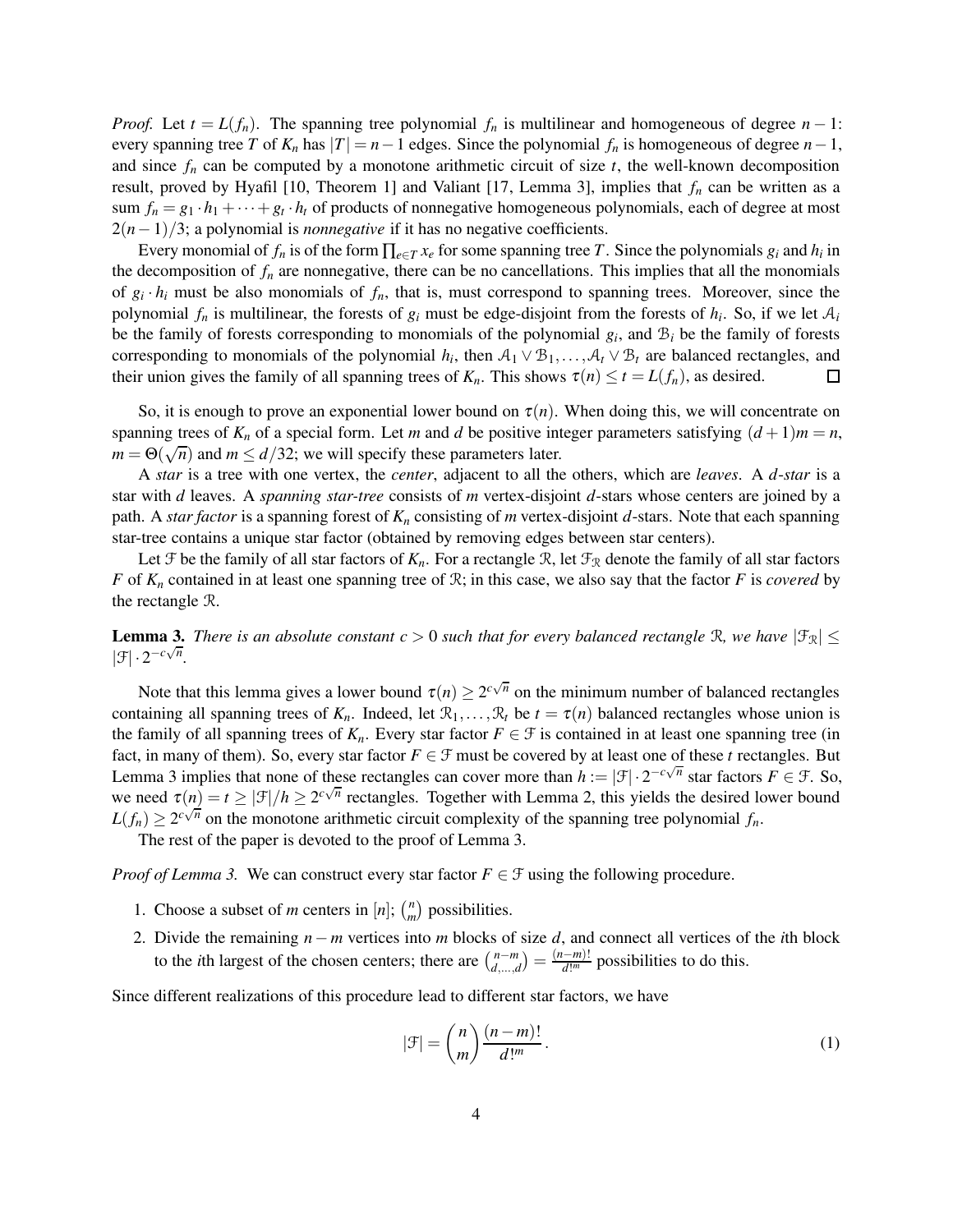Fix a balanced rectangle  $\mathcal{R} = \mathcal{A} \vee \mathcal{B}$  containing at least one spanning star-tree  $T_0 = A_0 \cup B_0$  with  $A_0 \in \mathcal{A}$ and  $B_0 \in \mathcal{B}$ , and let  $c_1, \ldots, c_m$  be the centers of stars of  $T_0$ . Every vertex  $v \in [n] \setminus \{c_1, \ldots, c_m\}$  is connected in  $T_0$  by a *unique* edge  $e_v$  to one of the centers  $c_1, \ldots, c_m$ . This gives us a partition  $U \cup V$  of the vertices in  $[n] \setminus \{c_1, \ldots, c_m\}$  into two sets determined by the forests  $A_0$  and  $B_0$ :

$$
U = \{v: e_v \in A_0\} \text{ and } V = \{v: e_v \in B_0\}.
$$

We will concentrate on the bipartite complete subgraph  $U \times V$  of  $K_n$ , and call the edges of  $K_n$  lying in this subgraph *crossing edges*. Since our rectangle R is balanced, we know that both  $|A_0|$  and  $|B_0|$  lie between  $(n-1)/3$  and  $2(n-1)/3$ . So, since  $m = o(n)$ , for *n* large enough, we have

$$
|U|, |V| \ge \frac{1}{3}(n-1) - m \ge \frac{1}{4}n. \tag{2}
$$

The property that every graph  $A \cup B$  with  $A \in \mathcal{A}$  and  $B \in \mathcal{B}$  must be cycle-free (must be a spanning tree of  $K_n$ ) gives the following restriction on the rectangle  $\mathcal{R} = \mathcal{A} \vee \mathcal{B}$ .

Claim 1. *For all forests A* <sup>∈</sup> <sup>A</sup> *and B* <sup>∈</sup> <sup>B</sup>*, and vertices u* <sup>∈</sup> *U and v* <sup>∈</sup> *V , we have* <sup>|</sup>*A*∩({*u*} ×*V*)| ≤ *m and*  $|B \cap (U \times \{v\})| \leq m$ .

That is, no forest  $A \in \mathcal{A}$  can contain more than *m* crossing edges incident to one vertex in *U*, and no forest  $B \in \mathcal{B}$  can contain more than *m* crossing edges incident to one vertex in *V*.

*Proof.* Assume contrariwise that some vertex  $u \in U$  has  $l \geq m+1$  crossing edges  $\{u, v_1\}, \ldots, \{u, v_l\}$  in the forest A. Since these edges are crossing and  $u \in U$ , all vertices  $v_1, \ldots, v_l$  belong to V. In the (fixed) spanning star-tree  $T_0 = A_0 \cup B_0$  (determining the partition  $U \cup V$  of vertices in  $[n] \setminus \{c_1, \ldots, c_m\}$ ) each of these *l* vertices is joined by an edge of the forest  $B_0$  to one of the centers  $c_1, \ldots, c_m$  of stars of  $T_0$ .

Since  $l > m$ , some two of these vertices  $v_i$  and  $v_j$  must be joined in  $B_0$  to the same center  $c \in \{c_1, \ldots, c_m\}$ . Since R is a rectangle, the graph  $A \cup B_0$  must be a (spanning) tree. But the edges  $\{u, v_i\}$ ,  $\{u, v_i\}$  of A together with edges  $\{v_i, c\}$ ,  $\{v_j, c\}$  of  $B_0$  form a cycle  $u \to v_i \to c \to v_j \to u$  in  $A \cup B_0$ , a contradiction.

The proof of the inequality  $|B \cap (U \times \{v\})| \leq m$  is the same by using the forest  $A_0$  instead of  $B_0$ . □

So far, we only used one fixed spanning tree  $T_0$  in the rectangle R to define the subgraph  $U \times V$  of  $K_n$ . We now use the entire rectangle  $\mathcal{R} = \mathcal{A} \vee \mathcal{B}$  to color the *edges* of  $K_n$  in red and blue. When doing this, we use the fact that the sets  $E_A := \bigcup_{A \in A} A$  and  $E_B := \bigcup_{B \in B} B$  of edges of  $K_n$  must be disjoint:

• Color an edge  $e \in K_n$  *red* if  $e \in E_\mathcal{A}$ , and color *e blue* if  $e \in E_\mathcal{B}$ .

This way, the edges of every spanning tree  $T \in \mathbb{R}$  will receive their colors. The remaining edges of  $K_n$  (if there are any) can be colored arbitrarily.

Recall that an edge *e* of  $K_n$  is *crossing* if  $e \in U \times V$ . Assume that at least half of the crossing edges is colored in *red*; otherwise, we can consider blue edges. This assumption implies that the set  $E_{\text{red}} \subseteq U \times V$  of red crossing edges has  $|E_{\text{red}}| \ge \frac{1}{2} |U \times V|$  edges. For a vertex  $u \in U$ , the set of its *good neighbors* is the set

$$
V_u = \{v \in V : \{u, v\} \in E_{\text{red}}\}
$$

of vertices that are connected to *u* by red crossing edges. Claim 1 gives the following structural restriction on star factors covered by the rectangle R.

**Claim 2.** For any star factor  $F \in \mathcal{F}_{\mathcal{R}}$ , and for any center z of F, if  $z \in U$ , then  $|F \cap (\{z\} \times V_z)| \leq m$ .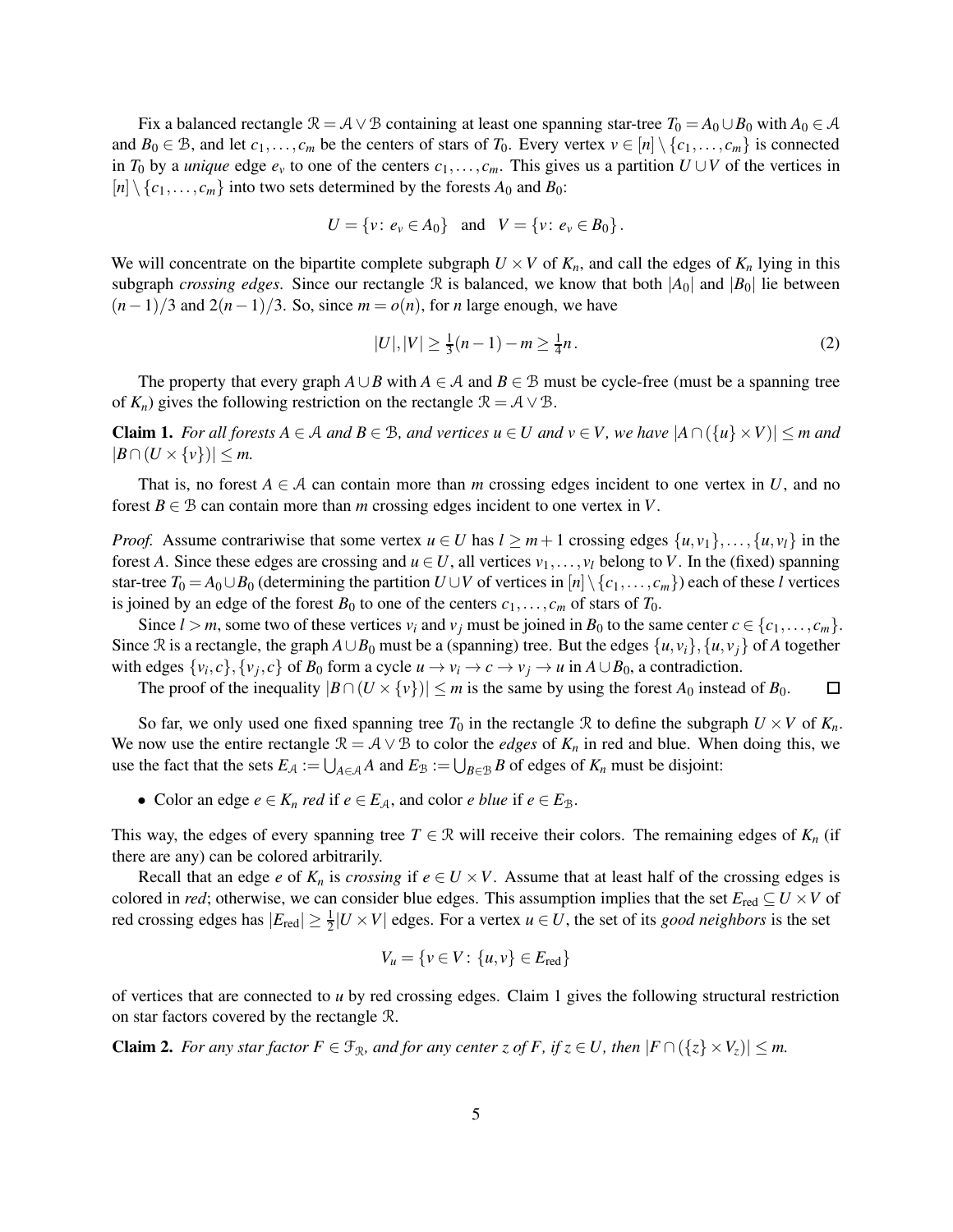That is, if a star factor *F* is covered by the rectangle R, then every star of *F* centered in some vertex  $z \in U$  can only have *m* or fewer (out of all  $|V_z|$  possible) red crossing edges.

*Proof.* Take a star factor  $F \in \mathcal{F}_{\mathcal{R}}$  having some star whose center *z* belongs to *U*. Since *F* is covered by the rectangle  $\mathcal{R}, F \subseteq A \cup B$  holds for some forests  $A \in \mathcal{A}$  and  $B \in \mathcal{B}$ . By the definition of the edge-coloring, we have  $B \cap (\{z\} \times V_z) = \emptyset$ : all edges in  $\{z\} \times V_z$  are red, while those in *B* are blue. So, all edges of  $F \cap (\{z\} \times V_z)$  belong to the forest *A*, and Claim 1 vields  $|F \cap (\{z\} \times V_z)| \le |A \cap (\{z\} \times V_z)| \le m$ . belong to the forest *A*, and Claim 1 yields  $|F \cap (\{z\} \times V_z)| \leq |A \cap (\{z\} \times V_z)| \leq m$ .

We call a vertex *u* of  $K_n$  *rich* if  $u \in U$  and at least one quarter of the vertices in *V* are good neighbors of *u*, that is, if  $|V_u| \geq \frac{1}{4}|V|$  holds. By (2), every rich vertex *u* has  $|V_u| \geq n/16$  good neighbors. Split the family  $\mathcal{F}_{\mathcal{R}}$  of star factors covered by the rectangle  $\mathcal{R}$  into the family  $\mathcal{F}_{\mathcal{R}}^1$  of star factors  $F \in \mathcal{F}_{\mathcal{R}}$  with *no* rich center, and the family  $\mathcal{F}_{\mathcal{R}}^2$  of all star factors  $F \in \mathcal{F}_{\mathcal{R}}$  with *at least* one rich center. We will upper-bound the number of star factors in  $\mathcal{F}_{\mathcal{R}}^1$  and in  $\mathcal{F}_{\mathcal{R}}^2$  separately.

The intuition behind this splitting is that star factors  $F \in \mathcal{F}^1_{\mathcal{R}}$  have the restriction (given by Claim 3 below) that only relatively "few" potential vertices of *K<sup>n</sup>* can be used as centers of stars, while the restriction for the star factors  $F \in \mathcal{F}^2_{\mathcal{R}}$  (given by Claim 2) is that at least one of its stars  $S_z \subset F$  (centered in a rich center *z*) has relatively "few" potential vertices of *K<sup>n</sup>* which can be taken as leaves.

To upper-bound  $|\mathcal{F}_{\mathcal{R}}^1|$ , let us first show that the set  $U^* = \{u \in U : |V_u| \geq \frac{1}{4}|V|\}$  of all rich vertices is large enough.

**Claim 3.** *There are*  $|U^*| \geq \frac{1}{4}|U| \geq n/16$  *rich vertices.* 

*Proof.* The second inequality follows from (2). To prove the first inequality, assume contrariwise that there are only  $|U^*| < \frac{1}{4}|U|$  rich vertices in *U*. Since  $|V_u| < \frac{1}{4}|V|$  holds for every vertex  $u \in U \setminus U^*$ , we obtain

$$
\tfrac{1}{2}|U\times V|\leq |E_{\rm red}|=\sum_{u\in U^*}|V_u|+\sum_{u\in U\setminus U^*}|V_u|<\tfrac{1}{4}|U|\cdot |V|+|U|\cdot\tfrac{1}{4}|V|=\tfrac{1}{2}|U\times V|\,,
$$

a contradiction.

Each star factor in  $\mathcal{F}^1_{\mathcal{R}}$  can be constructed in the same way as we constructed any star factor  $F \in \mathcal{F}$  above (before (1)), with the difference that centers can only be chosen from  $[n] \setminus U^*$ , not from the entire set  $[n]$ . Thus,

$$
\frac{|\mathcal{F}_{\mathcal{R}}^1|}{|\mathcal{F}|} \leq {n-|U^*| \choose m} \cdot {n \choose m}^{-1} \leq e^{-|U^*| \cdot m/n} = 2^{-\Omega(m)}.
$$
\n(3)

 $\Box$ 

Here we used Claim 3 together with the second of the two simple inequalities holding for all  $b \leq b + x < a$ :

$$
\left(\frac{a-b-x}{a-x}\right)^x \le \binom{a-x}{b} \binom{a}{b}^{-1} \le \left(\frac{a-b}{a}\right)^x.
$$
 (4)

To upper bound  $|\mathcal{F}_{\mathcal{R}}^2|$ , we will use the restriction given by Claim 1. Recall that every star factor  $F \in \mathcal{F}_{\mathcal{R}}^2$ has at least one rich center. So, consider the following (nondeterministic) procedure of constructing a star factor *F* in  $\mathcal{F}_{\mathcal{R}}^2$ .

- 1. Choose a rich center  $z \in U^*$ ; there are at most  $|U^*| \leq |U| \leq n$  possibilities to do this.
- 2. For the center *z*, do the following:
	- (a) choose a subset of  $i \le m$  vertices from the set  $V_z$  of all good neighbors of *z*, and connect these vertices to *z* by (crossing) edges; for each  $i \leq m$  there are  $\binom{|V_z|}{i}$  possibilities.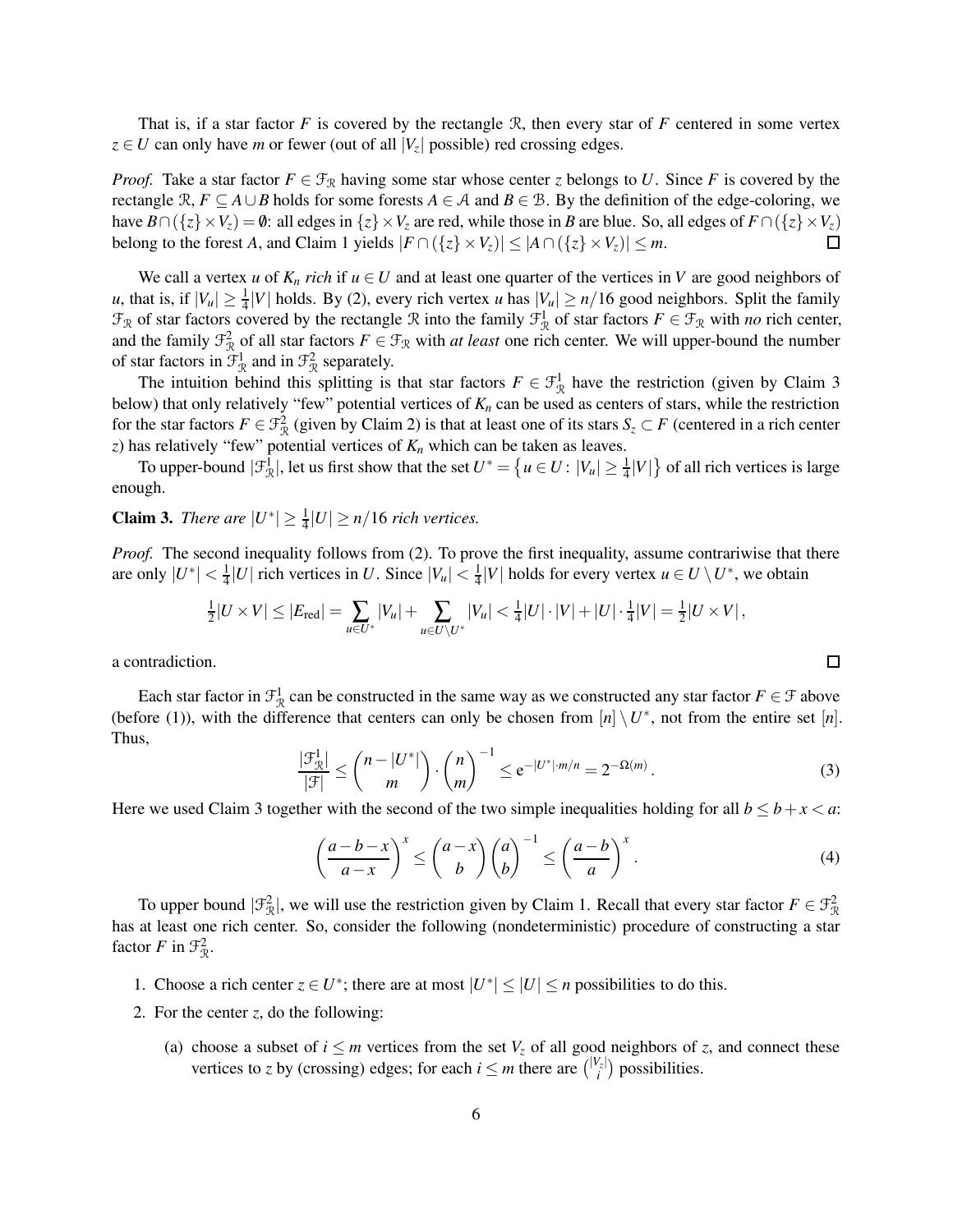- (b) choose a subset of  $d i$  vertices in  $[n] \setminus (V_z \cup \{z\})$  and connect them to *z*; here we have at most  $\binom{n-|V_z|-1}{\cdot}$  $\binom{|V_z| - 1}{d - i} \leq \binom{n - |V_z|}{d - i}$  possibilities.
- 3. Choose a subset of  $m-1$  distinct centers from the remaining  $n-d-1$  vertices. There are at most  $\binom{n-d-1}{m-1}$  $\binom{-d-1}{m-1} \leq \binom{n-1}{m-1}$  $\binom{n-1}{m-1} = \frac{m}{n}$  $\frac{m}{n}$  $\binom{n}{m}$  $\binom{n}{m}$  possibilities to do this.
- 4. Choose a partition of the remaining *n*−*m*−*d* vertices into *m*−1 blocks of size *d*, and connect the *i*th largest of the *m*−1 chosen centers to all vertices in the *i*th block. There are at most  $\binom{n-m-d}{d,\dots,d} = \frac{(n-m-d)!}{d!^{m-1}}$ possibilities to do this.

**Claim 4.** *Every star factor*  $F \in \mathcal{F}^2_{\mathcal{R}}$  *can be produced by the above procedure.* 

*Proof.* Take a star factor  $F \in \mathcal{F}_{\mathcal{R}}$  containing a star  $S_z \subset F$  centered in a rich vertex  $z \in U^*$ . The star *z* can be picked by Step 1 of the procedure. By Claim 2, the star  $S_z$  can only have  $i := |F \cap (\{z\} \times V_z)| \le m$  good neighbors of *z* (those in *Vz*) as leaves, and Step 2(a) of our procedure can pick all these *i* leaves of *S<sup>z</sup>* . The remaining *d* − *i* leaves of the star  $S_z$  must belong to the set  $[n] \setminus (V_z \cup \{z\})$ . So, Step 2(b) can pick these *d* − *i* leaves of  $S_z$ . Since the remaining two steps 3 and 4 of the procedure can construct *any* star factor of  $K_n \setminus S_z$ , the rest of the star factor  $F$  can be constructed by these steps.

The number of possibilities in Step 2 of our procedure is related to the probability distribution

$$
h(K, n, d, i) := \Pr\{X = i\} = \frac{\binom{K}{i}\binom{n-K}{d-i}}{\binom{n}{d}}
$$

of a hypergeometric random variable *X*: the probability of having drawn exactly *i* white balls, when drawing uniformly at random without replacement *d* times, from a vase containing *K* white and *n* − *K* black balls. The number of possibilities in Step 2 of the procedure (for a center *z* picked in Step 1) is then at most  $H(|V_z|, n, d, m) \cdot \overline{\binom{n}{d}}$  $\binom{n}{d}$ , where

$$
H(K, n, d, m) := \Pr\{X \le m\} = \sum_{i=0}^{m} h(K, n, d, i),
$$

is the probability of having drawn at most *m* white balls. For fixed *n*,*d* and *m*, the function  $H(K, n, d, m)$  is non-increasing in *K*, implying that the maximum of  $H(|V_z|, n, d, m)$  over all rich centers  $z \in U^*$  is achieved for  $K := \min\{|V_z|: z \in U^*\}$ . Hence, for every rich center  $z \in U^*$ , the number of possibilities in Step 2 is at most

$$
H(|V_z|, n, d, m) \cdot \binom{n}{d} \leq H \cdot \binom{n}{d},
$$

where  $H := H(K, n, d, m)$ . From the first inequality of (4) (applied with  $x := m$ ,  $a := n$  and  $b := d$ ) we have *n*  $\binom{n}{d}$   $\leq C \cdot \binom{n-m}{d}$ , where  $C = \left(\frac{n-m}{n-d}\right)$  $\left(\frac{n-m}{n-d-m}\right)^m \leq \exp\left(\frac{md}{n-d-m}\right)$  $\frac{md}{n-d-m}$ ) is a constant since  $md = O(n)$  and  $m, d = o(n)$ .

Thus the total number of possibilities in all steps 1–4 and, by Claim 4, also the number  $|\mathcal{F}_{\mathcal{R}}^2|$  of star factors in  $\mathcal{F}_{\mathcal{R}}^2$ , is at most a constant times

$$
\underbrace{n \cdot H \cdot \binom{n-m}{d} \underbrace{\frac{m}{n} \binom{n}{m}}_{\text{Steps 1 and 2}} \underbrace{\frac{(n-m-d)!}{d!^{m-1}}}_{\text{Step 3}} = m \cdot H \cdot \underbrace{\binom{n}{m} \frac{(n-m)!}{d!^{m}}}_{= |\mathcal{F}|}.
$$

Known tail inequalities for the hypergeometric distribution (see Hoeffding [9], or Chvátal [2] for a direct proof) imply that, if  $m \leq (K/n - \varepsilon)d$  for  $\varepsilon > 0$ , then

$$
H(K, n, d, m) = \Pr\{X \le m\} \le e^{-2\varepsilon^2 d}.
$$
 (5)